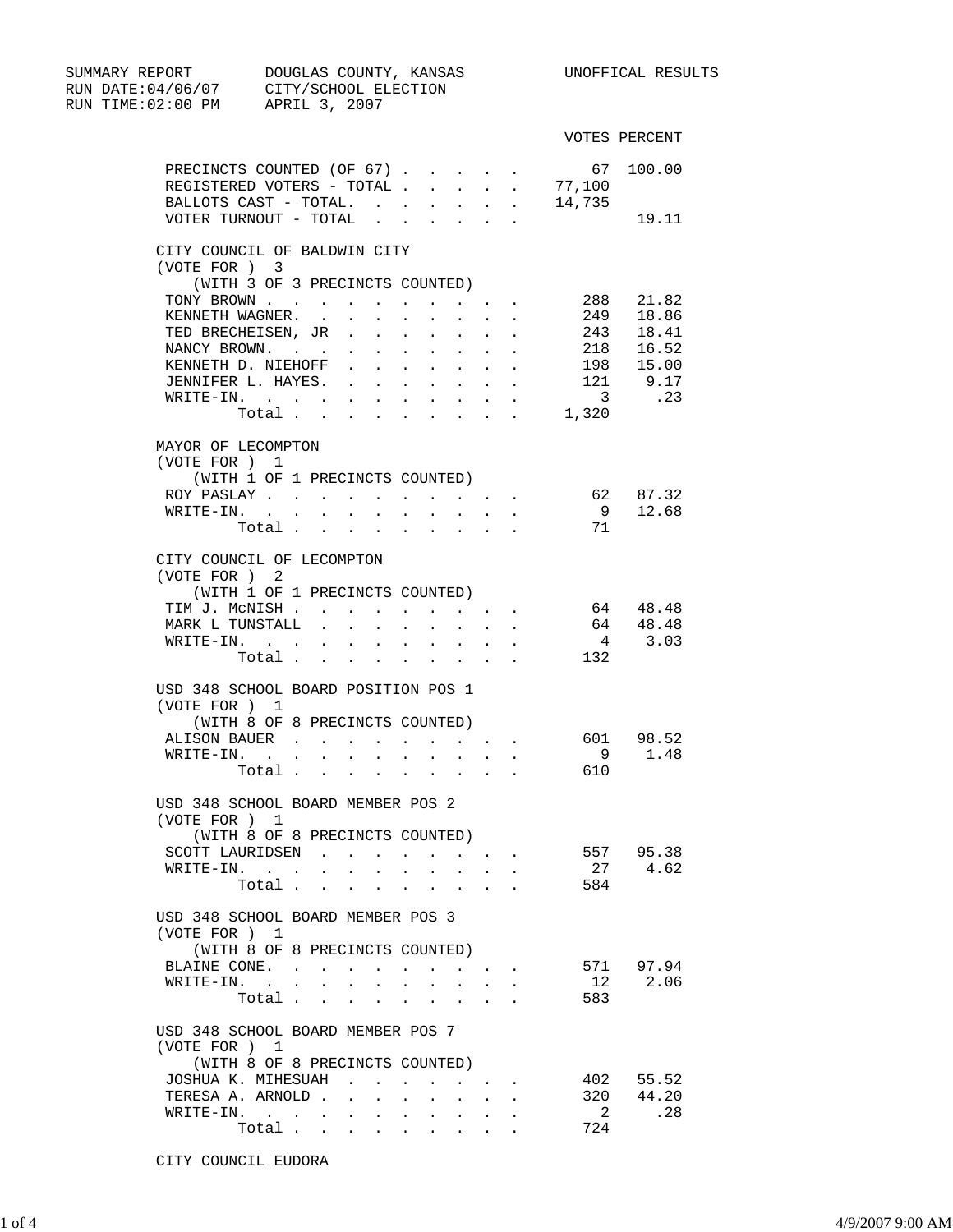| (VOTE FOR) 3                              | (WITH 4 OF 4 PRECINCTS COUNTED)   |                           |                                                                                                                                                                                                                                                                                                                                                                                                                                                            |                                                                                               |                                              |                                                                                           |                                       |                                                         |                                                                                                                                                                                 |                          |
|-------------------------------------------|-----------------------------------|---------------------------|------------------------------------------------------------------------------------------------------------------------------------------------------------------------------------------------------------------------------------------------------------------------------------------------------------------------------------------------------------------------------------------------------------------------------------------------------------|-----------------------------------------------------------------------------------------------|----------------------------------------------|-------------------------------------------------------------------------------------------|---------------------------------------|---------------------------------------------------------|---------------------------------------------------------------------------------------------------------------------------------------------------------------------------------|--------------------------|
| JEFF PETERSON 276 34.50                   |                                   |                           |                                                                                                                                                                                                                                                                                                                                                                                                                                                            |                                                                                               |                                              |                                                                                           |                                       |                                                         |                                                                                                                                                                                 |                          |
| MARIA C.H. NELSON. 249 31.13              |                                   |                           |                                                                                                                                                                                                                                                                                                                                                                                                                                                            |                                                                                               |                                              |                                                                                           |                                       |                                                         |                                                                                                                                                                                 |                          |
|                                           |                                   |                           |                                                                                                                                                                                                                                                                                                                                                                                                                                                            |                                                                                               |                                              |                                                                                           |                                       |                                                         |                                                                                                                                                                                 |                          |
| FRED STEWART                              |                                   |                           |                                                                                                                                                                                                                                                                                                                                                                                                                                                            |                                                                                               |                                              |                                                                                           |                                       |                                                         | 244 30.50<br>31 3.88                                                                                                                                                            |                          |
| WRITE-IN. .                               |                                   | <b>Allen Artists</b>      | $\Delta \sim 100$ km s $^{-1}$                                                                                                                                                                                                                                                                                                                                                                                                                             |                                                                                               |                                              | $\mathbf{r} = \mathbf{r} + \mathbf{r} + \mathbf{r}$                                       |                                       | $\sim$                                                  | 800                                                                                                                                                                             |                          |
|                                           | Total                             |                           |                                                                                                                                                                                                                                                                                                                                                                                                                                                            |                                                                                               |                                              |                                                                                           |                                       |                                                         |                                                                                                                                                                                 |                          |
| USD 491 SCHOOL BOARD MEMBER AT LARGE      |                                   |                           |                                                                                                                                                                                                                                                                                                                                                                                                                                                            |                                                                                               |                                              |                                                                                           |                                       |                                                         |                                                                                                                                                                                 |                          |
| (VOTE FOR) 4                              |                                   |                           |                                                                                                                                                                                                                                                                                                                                                                                                                                                            |                                                                                               |                                              |                                                                                           |                                       |                                                         |                                                                                                                                                                                 |                          |
|                                           | (WITH 4 OF 4 PRECINCTS COUNTED)   |                           |                                                                                                                                                                                                                                                                                                                                                                                                                                                            |                                                                                               |                                              |                                                                                           |                                       |                                                         |                                                                                                                                                                                 |                          |
| KENNETH MASSEY. 321                       |                                   |                           |                                                                                                                                                                                                                                                                                                                                                                                                                                                            |                                                                                               |                                              |                                                                                           |                                       |                                                         |                                                                                                                                                                                 | 19.03                    |
| JOSEPH A. PYLE. .                         |                                   |                           | $\mathbf{r} = \mathbf{r} + \mathbf{r} + \mathbf{r} + \mathbf{r}$                                                                                                                                                                                                                                                                                                                                                                                           |                                                                                               |                                              |                                                                                           | <b>Service Control</b>                |                                                         | 314<br>280                                                                                                                                                                      | 18.61                    |
| BELINDA REHMER.                           |                                   | $\mathbf{L}^{\text{max}}$ | $\mathbf{L}^{\text{max}}$ , $\mathbf{L}^{\text{max}}$                                                                                                                                                                                                                                                                                                                                                                                                      |                                                                                               | <b>Service</b> State                         | $\sim$ $\sim$                                                                             | $\mathbf{L}^{\text{max}}$             | $\sim$                                                  |                                                                                                                                                                                 | 16.60                    |
| MARK CHRISLIP                             |                                   |                           | $\mathbf{r} = \mathbf{r} + \mathbf{r} + \mathbf{r} + \mathbf{r} + \mathbf{r}$                                                                                                                                                                                                                                                                                                                                                                              |                                                                                               |                                              |                                                                                           |                                       |                                                         | $\cdot$ $\cdot$ 272                                                                                                                                                             | 16.12                    |
| GREGORY A. NEIS.                          |                                   |                           |                                                                                                                                                                                                                                                                                                                                                                                                                                                            | $\mathbf{r} = \mathbf{r} \cdot \mathbf{r}$ , where $\mathbf{r} = \mathbf{r} \cdot \mathbf{r}$ |                                              | $\sim$ $-$                                                                                | $\mathbf{L}^{\text{max}}$             |                                                         | . 255 15.12                                                                                                                                                                     |                          |
| MICHAEL P. KELSO.                         |                                   |                           | $\mathbf{1} \qquad \mathbf{1} \qquad \mathbf{1} \qquad \mathbf{1} \qquad \mathbf{1} \qquad \mathbf{1} \qquad \mathbf{1} \qquad \mathbf{1} \qquad \mathbf{1} \qquad \mathbf{1} \qquad \mathbf{1} \qquad \mathbf{1} \qquad \mathbf{1} \qquad \mathbf{1} \qquad \mathbf{1} \qquad \mathbf{1} \qquad \mathbf{1} \qquad \mathbf{1} \qquad \mathbf{1} \qquad \mathbf{1} \qquad \mathbf{1} \qquad \mathbf{1} \qquad \mathbf{1} \qquad \mathbf{1} \qquad \mathbf{$ |                                                                                               |                                              |                                                                                           |                                       | $\mathcal{L}^{\text{max}}$ , $\mathcal{L}^{\text{max}}$ |                                                                                                                                                                                 | $242$ $14.34$<br>3 $.18$ |
| $\texttt{WRTTE-IN.}$                      |                                   |                           |                                                                                                                                                                                                                                                                                                                                                                                                                                                            |                                                                                               |                                              | $\mathbf{r} = \mathbf{r} + \mathbf{r} + \mathbf{r}$                                       |                                       | $\sim$                                                  |                                                                                                                                                                                 |                          |
|                                           | Total                             |                           |                                                                                                                                                                                                                                                                                                                                                                                                                                                            |                                                                                               |                                              |                                                                                           |                                       |                                                         | 1,687                                                                                                                                                                           |                          |
|                                           |                                   |                           |                                                                                                                                                                                                                                                                                                                                                                                                                                                            |                                                                                               |                                              |                                                                                           |                                       |                                                         |                                                                                                                                                                                 |                          |
| LAWRENCE CITY COMMISSION<br>(VOTE FOR ) 3 |                                   |                           |                                                                                                                                                                                                                                                                                                                                                                                                                                                            |                                                                                               |                                              |                                                                                           |                                       |                                                         |                                                                                                                                                                                 |                          |
|                                           | (WITH 49 OF 49 PRECINCTS COUNTED) |                           |                                                                                                                                                                                                                                                                                                                                                                                                                                                            |                                                                                               |                                              |                                                                                           |                                       |                                                         |                                                                                                                                                                                 |                          |
| MIKE DEVER                                |                                   |                           |                                                                                                                                                                                                                                                                                                                                                                                                                                                            |                                                                                               |                                              |                                                                                           |                                       |                                                         |                                                                                                                                                                                 |                          |
| ROB CHESTNUT                              |                                   |                           |                                                                                                                                                                                                                                                                                                                                                                                                                                                            |                                                                                               |                                              |                                                                                           | $\mathbf{L}^{\text{max}}$             | $\ddot{\phantom{0}}$                                    | 7,397 20.61<br>6,836 19.05<br>6,253 17.43                                                                                                                                       |                          |
| DENNIS "BOOG" HIGHBERGER                  |                                   |                           |                                                                                                                                                                                                                                                                                                                                                                                                                                                            | $\sim$                                                                                        | $\ddot{\phantom{0}}$                         | $\mathbf{r} = \mathbf{r} \cdot \mathbf{r}$ and $\mathbf{r} = \mathbf{r} \cdot \mathbf{r}$ |                                       | $\mathbf{L}$                                            |                                                                                                                                                                                 |                          |
|                                           |                                   |                           |                                                                                                                                                                                                                                                                                                                                                                                                                                                            |                                                                                               |                                              |                                                                                           |                                       |                                                         |                                                                                                                                                                                 |                          |
| DAVID SCHAUNER. 5,545 15.45               |                                   |                           |                                                                                                                                                                                                                                                                                                                                                                                                                                                            |                                                                                               |                                              |                                                                                           |                                       |                                                         |                                                                                                                                                                                 |                          |
| JAMES BUSH                                |                                   |                           |                                                                                                                                                                                                                                                                                                                                                                                                                                                            |                                                                                               |                                              | <b>Service Control</b>                                                                    |                                       |                                                         |                                                                                                                                                                                 |                          |
| CAREY MAYNARD-MOODY                       |                                   |                           |                                                                                                                                                                                                                                                                                                                                                                                                                                                            |                                                                                               | $\mathbf{u} = \mathbf{u} \cdot \mathbf{u}$ . | $\mathcal{L}^{\text{max}}$                                                                |                                       |                                                         | $\begin{array}{cccccc} . & . & . & . & 4 \, , & 991 & 13 \, . & 91 \\ . & . & . & . & 4 \, , & 829 & 13 \, . & 46 \\ . & . & . & . & . & . & . & . & . & . & . & . \end{array}$ |                          |
| WRITE-IN.                                 |                                   |                           |                                                                                                                                                                                                                                                                                                                                                                                                                                                            |                                                                                               |                                              |                                                                                           |                                       |                                                         |                                                                                                                                                                                 |                          |
|                                           | Total                             |                           |                                                                                                                                                                                                                                                                                                                                                                                                                                                            |                                                                                               |                                              |                                                                                           |                                       |                                                         | 35,884                                                                                                                                                                          |                          |
| USD 497 SCHOOL BOARD MEMBER AT LARGE      |                                   |                           |                                                                                                                                                                                                                                                                                                                                                                                                                                                            |                                                                                               |                                              |                                                                                           |                                       |                                                         |                                                                                                                                                                                 |                          |
| (VOTE FOR ) 4                             |                                   |                           |                                                                                                                                                                                                                                                                                                                                                                                                                                                            |                                                                                               |                                              |                                                                                           |                                       |                                                         |                                                                                                                                                                                 |                          |
|                                           | (WITH 60 OF 60 PRECINCTS COUNTED) |                           |                                                                                                                                                                                                                                                                                                                                                                                                                                                            |                                                                                               |                                              |                                                                                           |                                       |                                                         |                                                                                                                                                                                 |                          |
|                                           |                                   |                           |                                                                                                                                                                                                                                                                                                                                                                                                                                                            |                                                                                               |                                              |                                                                                           |                                       |                                                         |                                                                                                                                                                                 |                          |
| SCOTT E. MORGAN<br>RICH MINDER.           |                                   |                           |                                                                                                                                                                                                                                                                                                                                                                                                                                                            |                                                                                               |                                              |                                                                                           |                                       |                                                         | 7,924     22.12<br>5,703    15.92                                                                                                                                               |                          |
|                                           |                                   |                           | $\mathbf{z}$ and $\mathbf{z}$                                                                                                                                                                                                                                                                                                                                                                                                                              | $\mathbf{L}$<br>$\sim$                                                                        | $\sim$                                       | $\ddot{\phantom{a}}$                                                                      | $\mathbf{L}^{\text{max}}$             | $\mathbf{L}$                                            | 5,495 15.34                                                                                                                                                                     |                          |
| MARY L. LOVELAND .                        |                                   |                           |                                                                                                                                                                                                                                                                                                                                                                                                                                                            | $\mathbf{r}$ , and $\mathbf{r}$ , and $\mathbf{r}$ , and $\mathbf{r}$                         |                                              |                                                                                           |                                       |                                                         |                                                                                                                                                                                 |                          |
| MARLENE A. MERRILL                        |                                   |                           |                                                                                                                                                                                                                                                                                                                                                                                                                                                            |                                                                                               |                                              | $\sim$ 100 $\pm$                                                                          | $\mathcal{L}^{\text{max}}$            | $\sim 10^{-11}$                                         |                                                                                                                                                                                 | 5,160 14.40              |
| MICHAEL MACHELL .                         |                                   |                           |                                                                                                                                                                                                                                                                                                                                                                                                                                                            | $\mathbf{r} = \mathbf{r} \cdot \mathbf{r}$ , where $\mathbf{r} = \mathbf{r} \cdot \mathbf{r}$ |                                              | $\sim$ 100 $\pm$                                                                          | $\mathbf{L}$                          | $\mathcal{L}^{\text{max}}$                              | 4,103 11.45<br>3,713 10.37                                                                                                                                                      |                          |
| VICTOR R. SISK.                           |                                   |                           |                                                                                                                                                                                                                                                                                                                                                                                                                                                            |                                                                                               |                                              |                                                                                           |                                       | $\sim$ $-$                                              |                                                                                                                                                                                 |                          |
| MICHAEL L. POMES 1,964 5.48               |                                   |                           |                                                                                                                                                                                                                                                                                                                                                                                                                                                            |                                                                                               |                                              |                                                                                           |                                       |                                                         |                                                                                                                                                                                 |                          |
| ROBERT RAUKTIS.                           |                                   |                           |                                                                                                                                                                                                                                                                                                                                                                                                                                                            |                                                                                               |                                              |                                                                                           |                                       |                                                         | 1,632                                                                                                                                                                           | 4.56                     |
| WRITE-IN.                                 |                                   |                           |                                                                                                                                                                                                                                                                                                                                                                                                                                                            |                                                                                               |                                              |                                                                                           |                                       |                                                         | 128                                                                                                                                                                             | .36                      |
|                                           | Total                             |                           | $\sim$<br>$\sim$                                                                                                                                                                                                                                                                                                                                                                                                                                           |                                                                                               |                                              |                                                                                           |                                       |                                                         | $\cdot$ 35,822                                                                                                                                                                  |                          |
| USD 289 SCHOOL BOARD MEMBER POS 1         |                                   |                           |                                                                                                                                                                                                                                                                                                                                                                                                                                                            |                                                                                               |                                              |                                                                                           |                                       |                                                         |                                                                                                                                                                                 |                          |
| (VOTE FOR ) 1                             |                                   |                           |                                                                                                                                                                                                                                                                                                                                                                                                                                                            |                                                                                               |                                              |                                                                                           |                                       |                                                         |                                                                                                                                                                                 |                          |
|                                           | (WITH 3 OF 3 PRECINCTS COUNTED)   |                           |                                                                                                                                                                                                                                                                                                                                                                                                                                                            |                                                                                               |                                              |                                                                                           |                                       |                                                         |                                                                                                                                                                                 |                          |
| FRED E. SCHNOKE                           |                                   |                           |                                                                                                                                                                                                                                                                                                                                                                                                                                                            |                                                                                               |                                              |                                                                                           |                                       |                                                         | 8                                                                                                                                                                               | 61.54                    |
| WM. SCOTT OVERMAN.                        |                                   |                           |                                                                                                                                                                                                                                                                                                                                                                                                                                                            |                                                                                               |                                              | $\sim$ 100 $\pm$                                                                          |                                       |                                                         | 5                                                                                                                                                                               | 38.46                    |
| WRITE-IN.                                 |                                   |                           |                                                                                                                                                                                                                                                                                                                                                                                                                                                            |                                                                                               |                                              |                                                                                           |                                       |                                                         | $\overline{0}$                                                                                                                                                                  |                          |
|                                           |                                   |                           |                                                                                                                                                                                                                                                                                                                                                                                                                                                            |                                                                                               |                                              |                                                                                           |                                       |                                                         |                                                                                                                                                                                 |                          |
|                                           | Total                             |                           |                                                                                                                                                                                                                                                                                                                                                                                                                                                            |                                                                                               | $\ddot{\phantom{a}}$                         | $\sim$                                                                                    |                                       | $\sim$                                                  | 13                                                                                                                                                                              |                          |
|                                           |                                   |                           |                                                                                                                                                                                                                                                                                                                                                                                                                                                            |                                                                                               |                                              |                                                                                           |                                       |                                                         |                                                                                                                                                                                 |                          |
| USD 289 SCHOOL BOARD MEMBER POS 2         |                                   |                           |                                                                                                                                                                                                                                                                                                                                                                                                                                                            |                                                                                               |                                              |                                                                                           |                                       |                                                         |                                                                                                                                                                                 |                          |
| (VOTE FOR) 1                              |                                   |                           |                                                                                                                                                                                                                                                                                                                                                                                                                                                            |                                                                                               |                                              |                                                                                           |                                       |                                                         |                                                                                                                                                                                 |                          |
|                                           | (WITH 3 OF 3 PRECINCTS COUNTED)   |                           |                                                                                                                                                                                                                                                                                                                                                                                                                                                            |                                                                                               |                                              |                                                                                           |                                       |                                                         |                                                                                                                                                                                 |                          |
| WRITE-IN.                                 |                                   |                           |                                                                                                                                                                                                                                                                                                                                                                                                                                                            |                                                                                               |                                              |                                                                                           |                                       |                                                         | 12                                                                                                                                                                              | 100.00                   |
|                                           | Total                             |                           |                                                                                                                                                                                                                                                                                                                                                                                                                                                            |                                                                                               |                                              |                                                                                           |                                       |                                                         | 12                                                                                                                                                                              |                          |
| USD 289 SCHOOL BOARD MEMBER POS 3         |                                   |                           |                                                                                                                                                                                                                                                                                                                                                                                                                                                            |                                                                                               |                                              |                                                                                           |                                       |                                                         |                                                                                                                                                                                 |                          |
| (VOTE FOR ) 1                             |                                   |                           |                                                                                                                                                                                                                                                                                                                                                                                                                                                            |                                                                                               |                                              |                                                                                           |                                       |                                                         |                                                                                                                                                                                 |                          |
|                                           | (WITH 3 OF 3 PRECINCTS COUNTED)   |                           |                                                                                                                                                                                                                                                                                                                                                                                                                                                            |                                                                                               |                                              |                                                                                           |                                       |                                                         |                                                                                                                                                                                 |                          |
| SUSAN D. RADER.                           |                                   |                           |                                                                                                                                                                                                                                                                                                                                                                                                                                                            | $\sim$                                                                                        | $\mathbf{a}$ . $\mathbf{b}$                  |                                                                                           | $\bullet$ . In the case of the $\sim$ |                                                         | 13                                                                                                                                                                              | 100.00                   |
| WRITE-IN.                                 |                                   |                           |                                                                                                                                                                                                                                                                                                                                                                                                                                                            |                                                                                               |                                              |                                                                                           |                                       |                                                         | $\overline{0}$                                                                                                                                                                  |                          |
|                                           | Total                             |                           |                                                                                                                                                                                                                                                                                                                                                                                                                                                            |                                                                                               |                                              |                                                                                           |                                       |                                                         | 13                                                                                                                                                                              |                          |

USD 289 SCHOOL BOARD MEMBER POS 7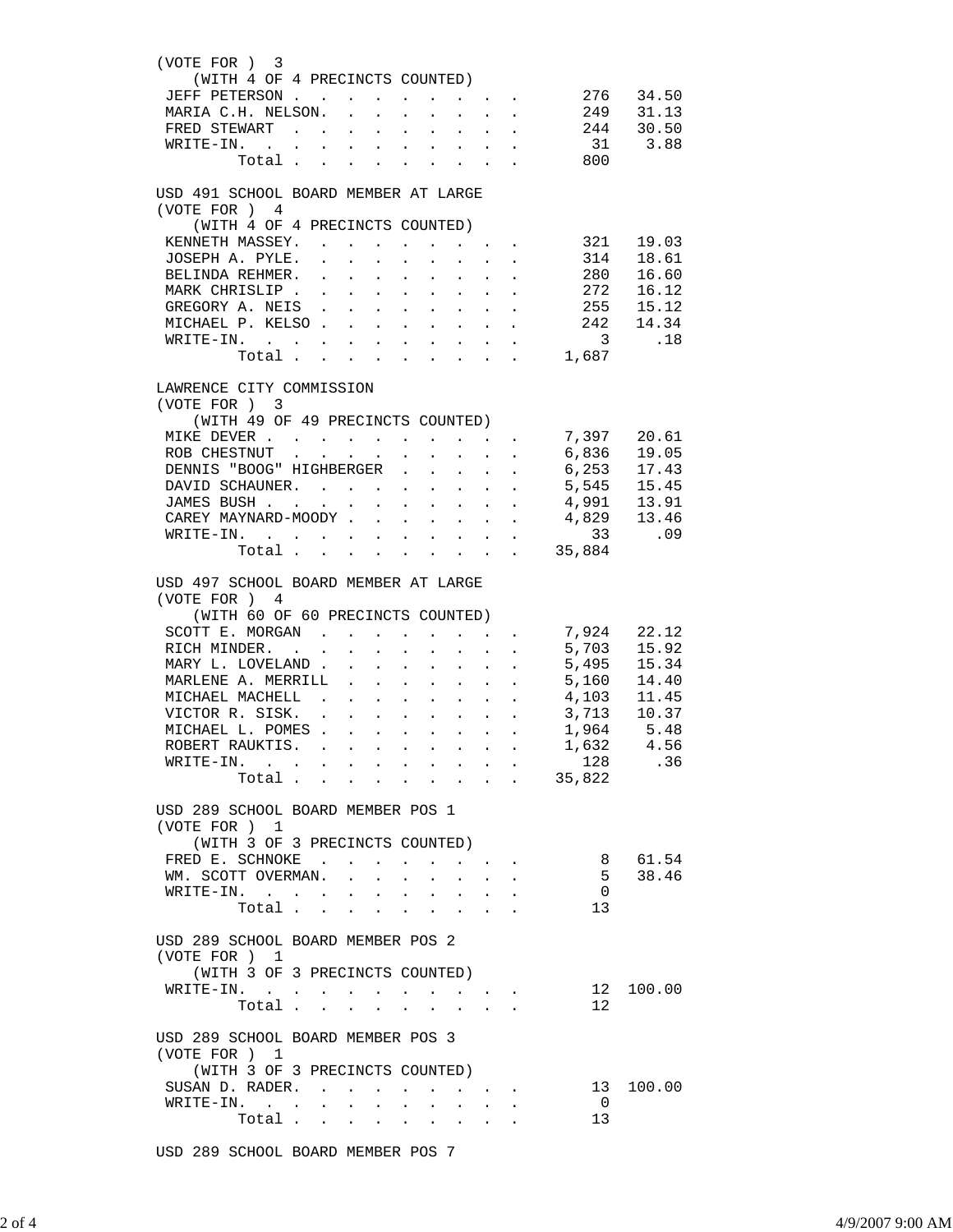| (VOTE FOR) 1<br>(WITH 3 OF 3 PRECINCTS COUNTED)<br>VICKIE BOHI. 13 100.00<br>WRITE-IN.                                                   | Total 13                                 |                                            |                                                                                                                                                     | $\overline{\phantom{0}}$      |                                 |
|------------------------------------------------------------------------------------------------------------------------------------------|------------------------------------------|--------------------------------------------|-----------------------------------------------------------------------------------------------------------------------------------------------------|-------------------------------|---------------------------------|
| USD 343 SCHOOL BOARD MEMBER POS 1<br>(VOTE FOR) 1<br>(WITH 4 OF 4 PRECINCTS COUNTED)<br>BOB TREANOR.<br>MATT ERICKSON<br>WRITE-IN.       | Total                                    | $\mathcal{L}^{\text{max}}$<br>$\mathbf{L}$ | $\mathbf{z} = \left\{ \mathbf{z}_1, \ldots, \mathbf{z}_n \right\}$ .<br>$\mathbf{L} = \mathbf{L}$<br>$\ddot{\phantom{0}}$                           | 191                           | 134 70.16<br>51 26.70<br>6 3.14 |
| USD 343 SCHOOL BOARD MEMBER POS 2<br>(VOTE FOR) 1<br>(WITH 4 OF 4 PRECINCTS COUNTED)<br>WRITE-IN.                                        | Total                                    |                                            |                                                                                                                                                     | 74                            | 74 100.00                       |
| USD 343 SCHOOL BOARD MEMBER POS 3<br>(VOTE FOR ) 1<br>JAMIE HARWOOD<br>WRITE-IN.                                                         | (WITH 4 OF 4 PRECINCTS COUNTED)<br>Total |                                            | $\cdot$ 149 96.13<br>$\mathbf{r} = \mathbf{r} \cdot \mathbf{r} = \mathbf{r} \cdot \mathbf{r}$ .<br>$\mathcal{L}^{\pm}$<br>$\mathbf{r} = \mathbf{r}$ | 155                           | 6 3.87                          |
| USD 343 SCHOOL BOARD MEMBER POS 7<br>(VOTE FOR) 1<br>(WITH 4 OF 4 PRECINCTS COUNTED)<br>TRAVIS O. DANIELS. 159 99.38<br>WRITE-IN.        | Total                                    |                                            |                                                                                                                                                     | 160                           | 1 .63                           |
| USD 434 SCHOOL BOARD MEMBER POS 1<br>(VOTE FOR ) 1<br>(WITH 2 OF 2 PRECINCTS COUNTED)<br>DANA N MENTZER.<br>JAMES E. JOLLY.<br>WRITE-IN. | Total                                    |                                            |                                                                                                                                                     | $\overline{0}$<br>46          | 28 60.87<br>18 39.13            |
| USD 434 SCHOOL BOARD MEMBER POS 2<br>(VOTE FOR ) 1<br>DEBORAH PROCHASKA.<br>MICHAEL S. LUCAS<br>WRITE-IN.                                | (WITH 2 OF 2 PRECINCTS COUNTED)<br>Total | $\mathbf{L}$<br>$\sim$                     |                                                                                                                                                     | $\overline{0}$<br>45          | 24 53.33<br>21 46.67            |
| USD 434 SCHOOL BOARD MEMBER POS 3<br>(VOTE FOR ) 1<br>JOSEPH R. GAST.<br>RONALD E. HERRMANN<br>WRITE-IN.                                 | (WITH 2 OF 2 PRECINCTS COUNTED)<br>Total |                                            | $\sim$ $\sim$                                                                                                                                       | $\overline{0}$<br>46          | 28 60.87<br>18 39.13            |
| USD 434 SCHOOL BOARD MEMBER POS 7 AT LAR<br>(VOTE FOR ) 1<br>CLAYTON R. LEE. $\ldots$<br>CLAUDE J. STADLER.<br>WRITE-IN.                 | (WITH 2 OF 2 PRECINCTS COUNTED)<br>Total | $\mathbf{L}^{\text{max}}$<br>$\sim$        | and a strategic state<br>$\sim$<br><b>Contract</b><br>$\ddot{\phantom{a}}$                                                                          | $\overline{\mathbf{0}}$<br>46 | 36 78.26<br>10 21.74            |
| USD 450 SCHOOL BOARD MEMBER POS 1                                                                                                        |                                          |                                            |                                                                                                                                                     |                               |                                 |

(VOTE FOR ) 1